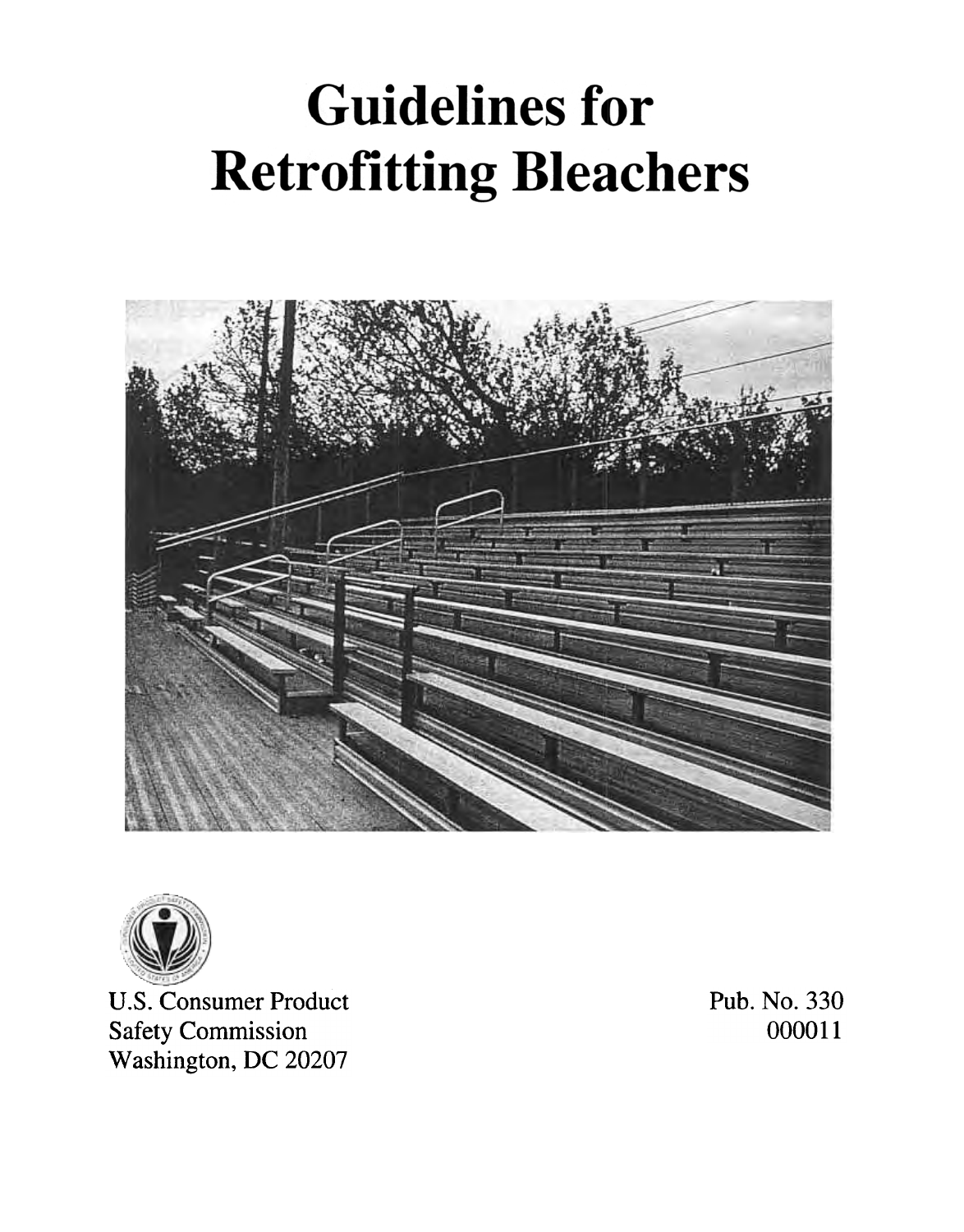

#### UNITED STATES CONSUMER PRODUCT SAFETY COMMISSION WASHINGTON, DC 20207

Dear Colleague

We use bleachers for viewing sporting events, graduations, parades and many other activities. Unfortunately, each year thousands of people, many of them young children, are seriously injured in falls from bleachers.

Bleachers should be as safe as possible. CPSC created these retrofitting guidelines to help identify and eliminate those features that present a fall hazard. The guidelines can be used by facility owners and operators, including school officials and parks and recreation personnel, as well as manufacturers, designers, inspectors, and regulatory officials.

They can also be used by members of the public who are concerned about bleacher safety. While some of the information in the guidelines is technical, much of it is of general interest and will be helpful to those concerned with promoting greater safety at public facilities.

Let's work together to make America's bleachers as safe as we can.

Sincerely,

Inn Prouxi

Ann Brown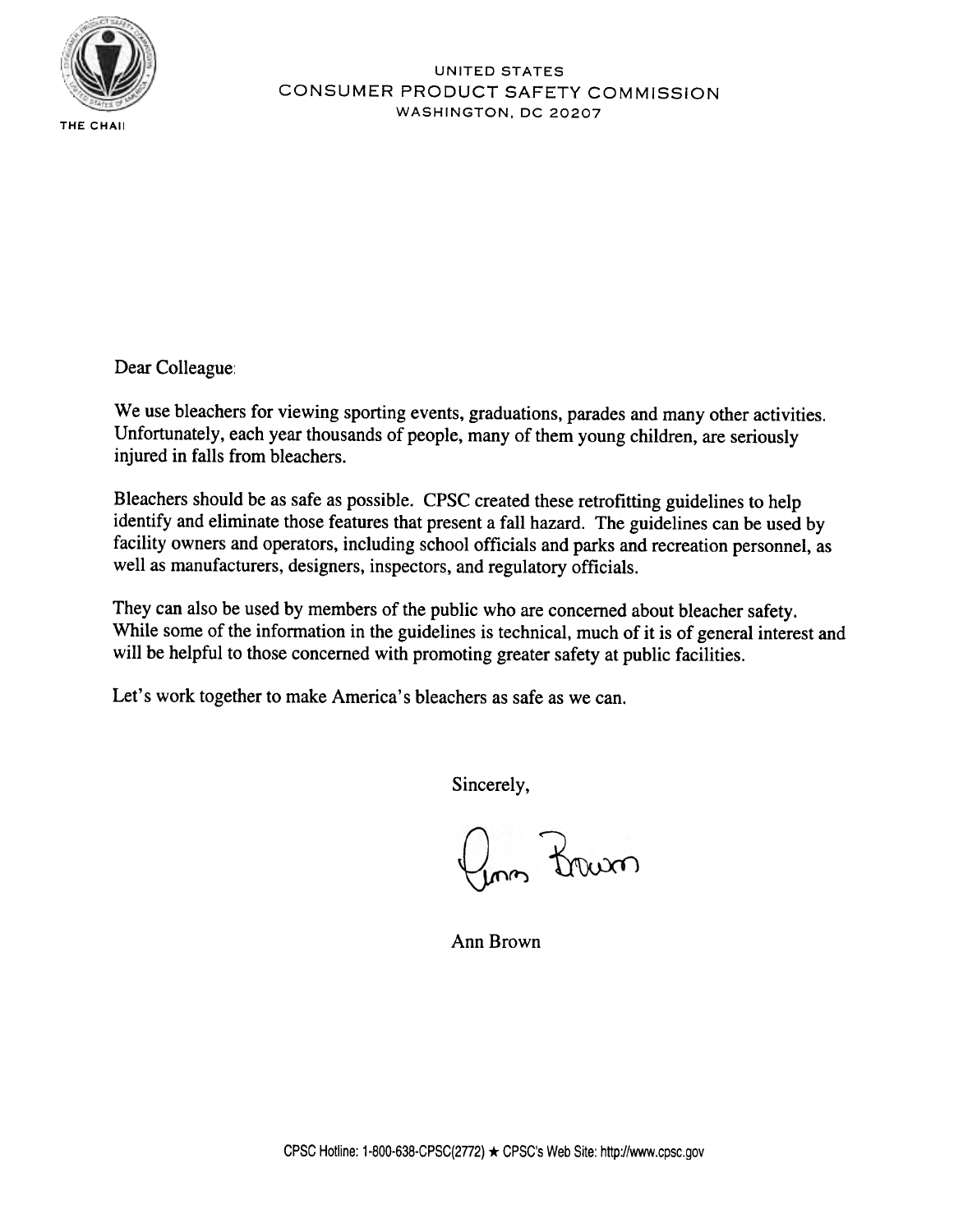# **CONTENTS**

|                                                         | 2              |
|---------------------------------------------------------|----------------|
|                                                         | 2              |
|                                                         | $\overline{2}$ |
| 1.3 Bleacher-Associated Deaths, Injuries, and Hazards   | 3              |
|                                                         | 4              |
|                                                         | 4              |
|                                                         | 5              |
|                                                         | 6              |
| 2.4 Rationale for Guardrail and Opening Recommendations | 6              |
| 3. Prevention of Falls on Bleachers.                    |                |
|                                                         |                |
|                                                         |                |
| 4.2 Retrofit Considerations - New Hazards               | 8              |
|                                                         | 9              |
| 5. Follow-Up Inspections and Maintenance                | 9              |
| Summary of Retrofit Recommendations.                    | 10             |

## APPENDIX

| An Overview of Current Code and Standard Requirements for Guardrails and Openings |    |
|-----------------------------------------------------------------------------------|----|
|                                                                                   | 12 |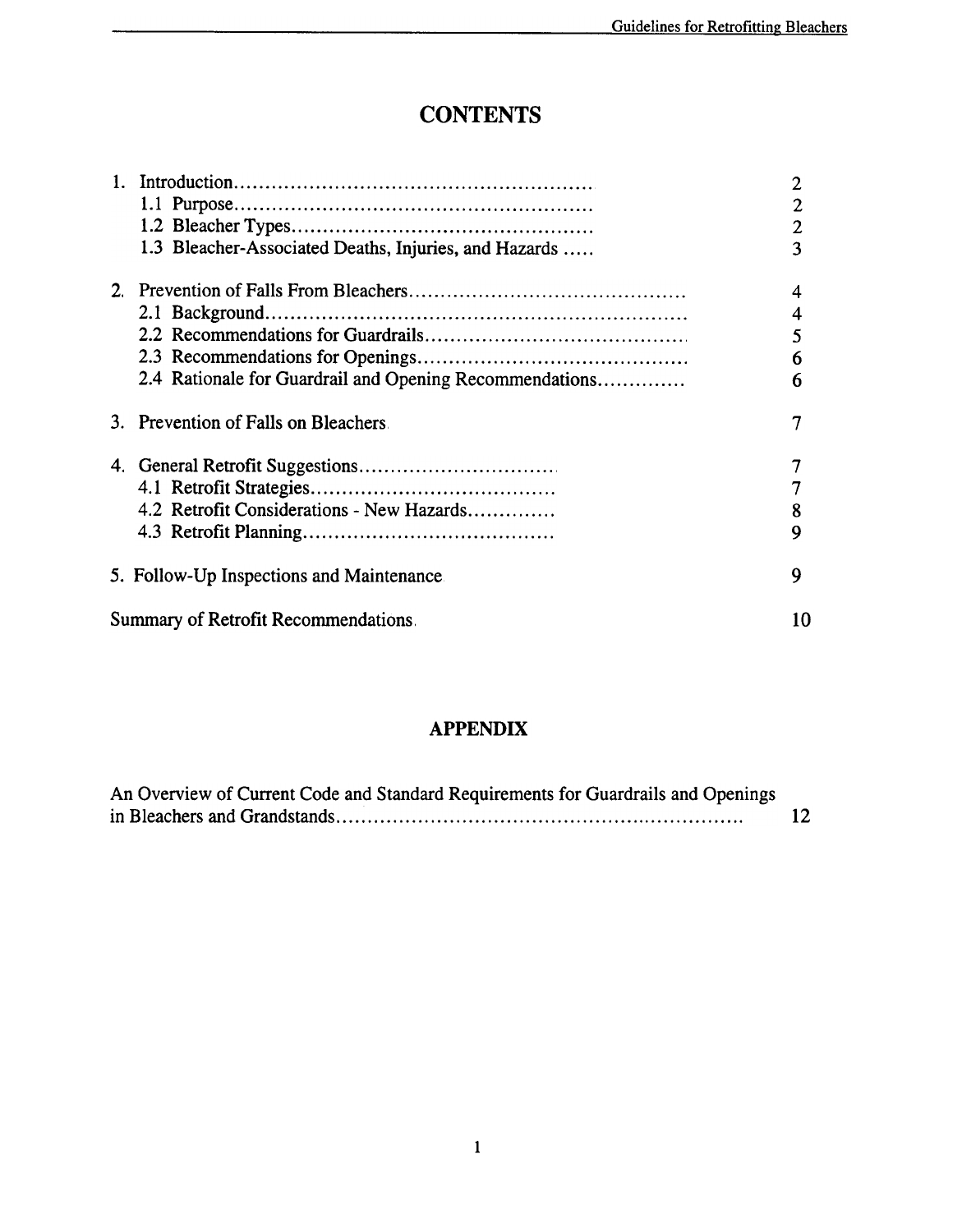# I. Introduction

### 1.1 Purpose

These guidelines provide recommendations for retrofitting bleachers to prevent falls from the bleachers. They are appropriate for use by facility owners and operators, including school officials and parks and recreation personnel, as well as manufacturers, designers, inspectors, and regulatory officials. They can be used by anyone concerned with safety while using bleachers.

These guidelines were developed by the U.S. Consumer Product Safety Commission (CPSC) in response to recommendations made at a Roundtable on Bleachers and Grandstands that was held on December 8, 1999 at CPSC. This Roundtable included consumers as well as representatives from industry and government. It was convened in response to tragedies in which two children were fatally injured and five children were severely injured due to falls from bleachers in 1998 and 1999.

The CPSC has issued these guidelines as recommendations; they are not intended as a CPSC standard or mandatory requirement. The Commission believes that, if implemented, the safety features that are recommended in these guidelines will help make bleachers safer. However, there may be other methods proposed by a professional engineer, registered architect, or qualified bleacher product and service firm that, although not presented here, may perform equally well. Also, the option of replacing bleachers as opposed to retrofitting should always be considered.

## 1.2 Bleacher Types

Bleachers are structures that provide tiered or stepped seating, generally without backrests, that come in various configurations and sizes. They generally fit into one of four categories: permanent/stationary, portable/movable, telescopic/folding, and temporary. Figures 1, 2, and 3 are photos of permanent, portable, and telescopic bleachers, respectively. Temporary bleachers are typically stored in pieces and are intended for use only during specific events, such as circuses, golf tournaments, and parades. These guidelines apply to all four categories of bleachers.



Figure 1: Permanent bleachers Figure 2: Portable bleachers

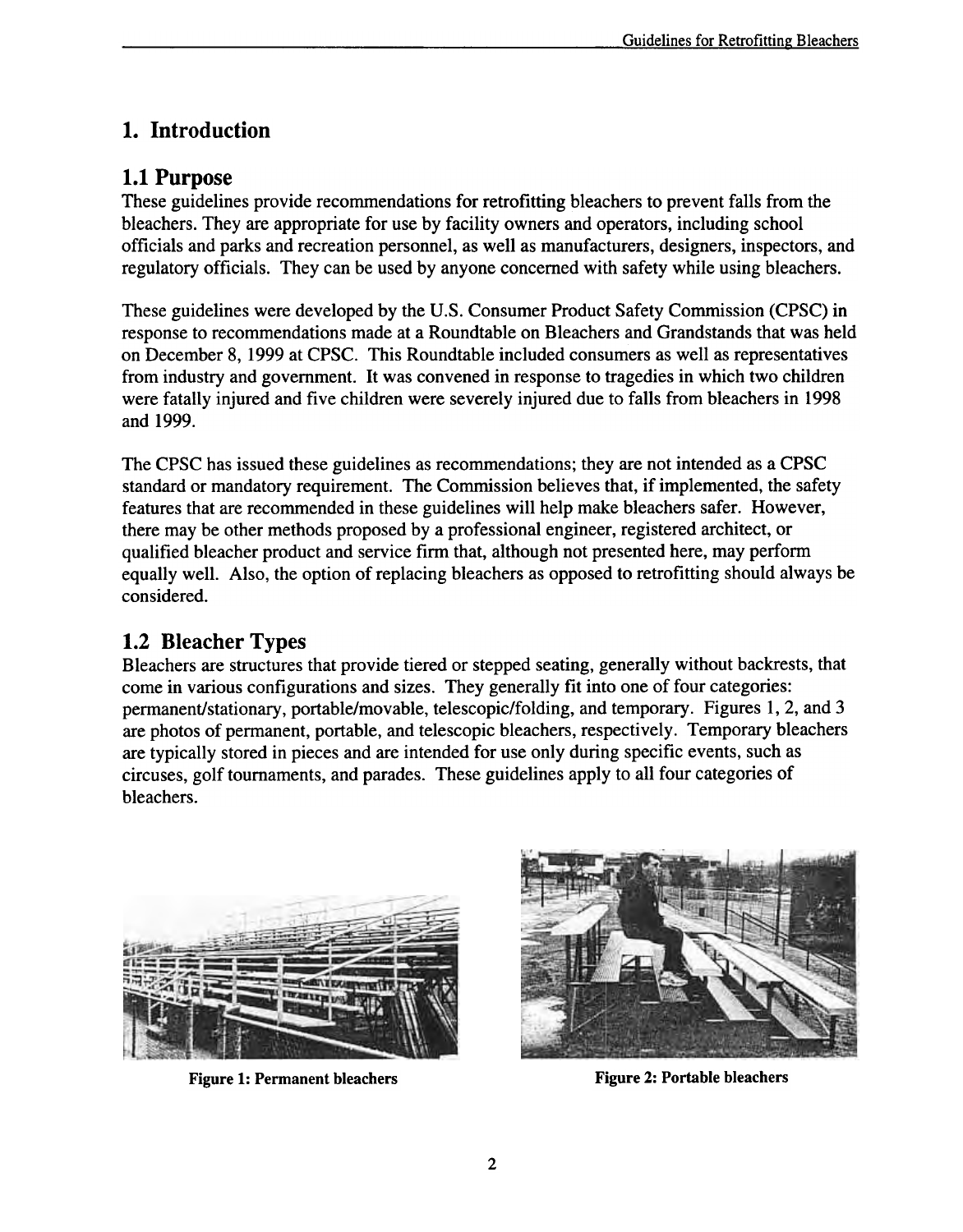

Figure 3: Telescopic bleachers (open and closed positions)

## 1.3 Bleacher-Associated Deaths, Injuries, and Hazards

The CPSC is aware of 10 deaths that involved falls from bleachers from 1980 through 1999. Of these 10 deaths, four were children under the age of 15. Two of these occurred in 1999. In one of these cases, a 6-year-old child fell from the bleachers through a 13-inch opening between the footboard and seatboard. In the other case, a 3-year-old child fell through an opening in the guardrail.

From 1991 through 1999, there was an annual average of 19,100 bleacher-associated injuries treated in emergency rooms (ER). Data from 1999 were examined in more detail. In 1999, there were an estimated 22, 100 bleacher-associated injuries treated in ERs. Approximately 6, 100 of these injuries were a result of the person falling from, or through, bleachers, onto the surface below. Approximately 4,910 of these falls involved children under the age of 15.

Falls from bleachers can occur when guardrails are missing from the backs or open sides of the bleachers. Falls from bleachers can also occur when there are openings between components in the seating and guardrails that are big enough to permit a person to pass through them. These openings can exist in the following areas (and are shown in Figure 4): (I) between components of the guardrail, (2) between components of the seating, such as between the footboard and seatboard, and (3) between the bottom rail of the guardrail and the footboard or seatboard. These guidelines provide recommendations to prevent these falls.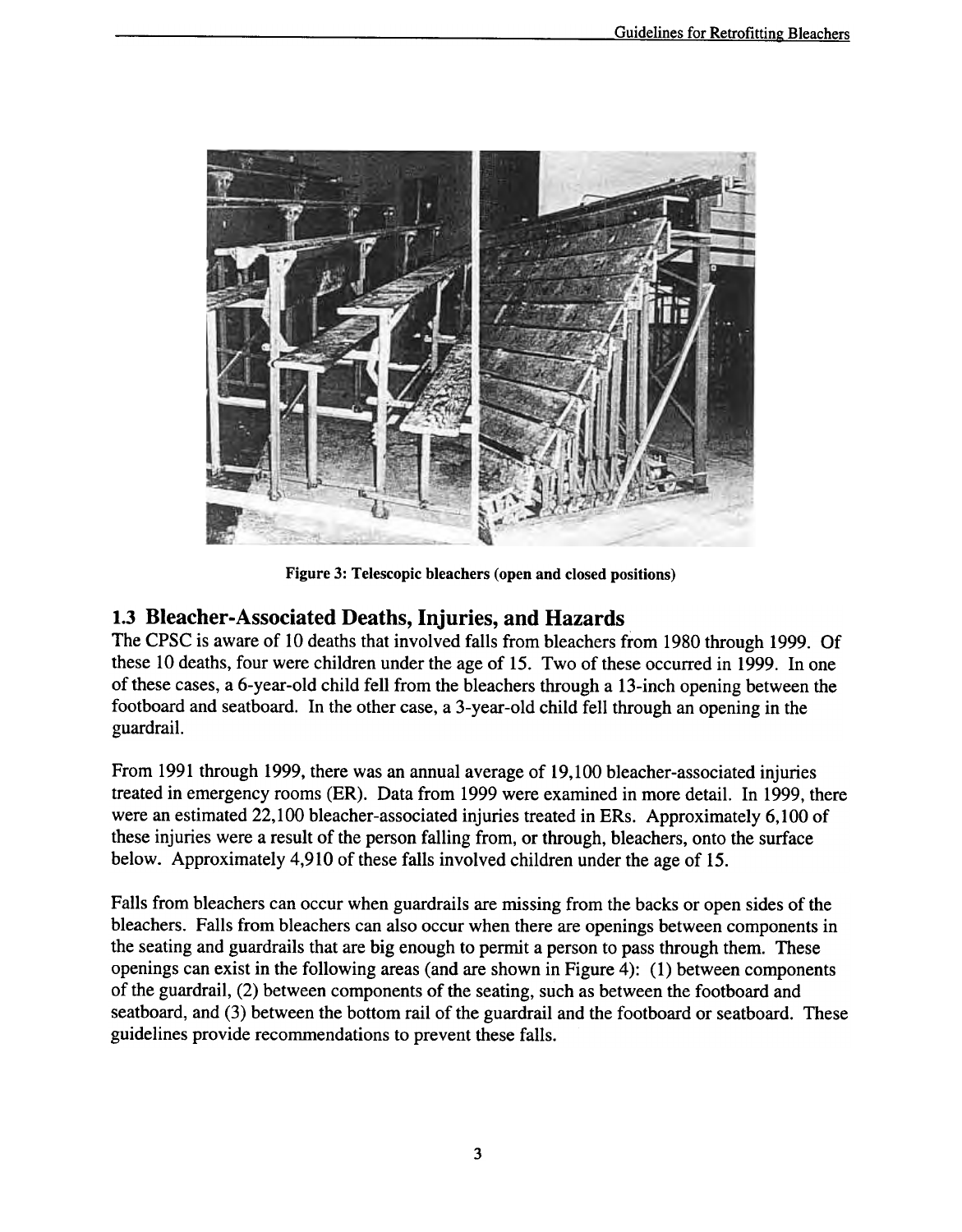

Figure 4: Inadequate guardrails and openings that permit falls from bleachers

Bleachers can pose other potential hazards. Collapse of bleachers, particularly manually-operated telescopic bleachers, can occur if the bleachers are not operated properly. Falls on bleachers can occur when there are missing or inadequate components that assist in access and egress, such as aisles, handrails, and non-skid surfaces. These guidelines are primarily intended to address the prevention of falls from bleachers; however, some attention is also given to the prevention of falls on bleachers.

## 2. Prevention of Falls From Bleachers

## 2.1 Background

Many of the bleachers in facilities today pose a fall hazard, especially to children, in part because these bleachers may have been built and installed when the building codes did not require guardrails and allowed openings that were big enough to permit a child to fall through them. Moreover, when a jurisdiction adopts a new building code, existing bleachers are typically not required to comply because most codes do not have provisions for existing structures that would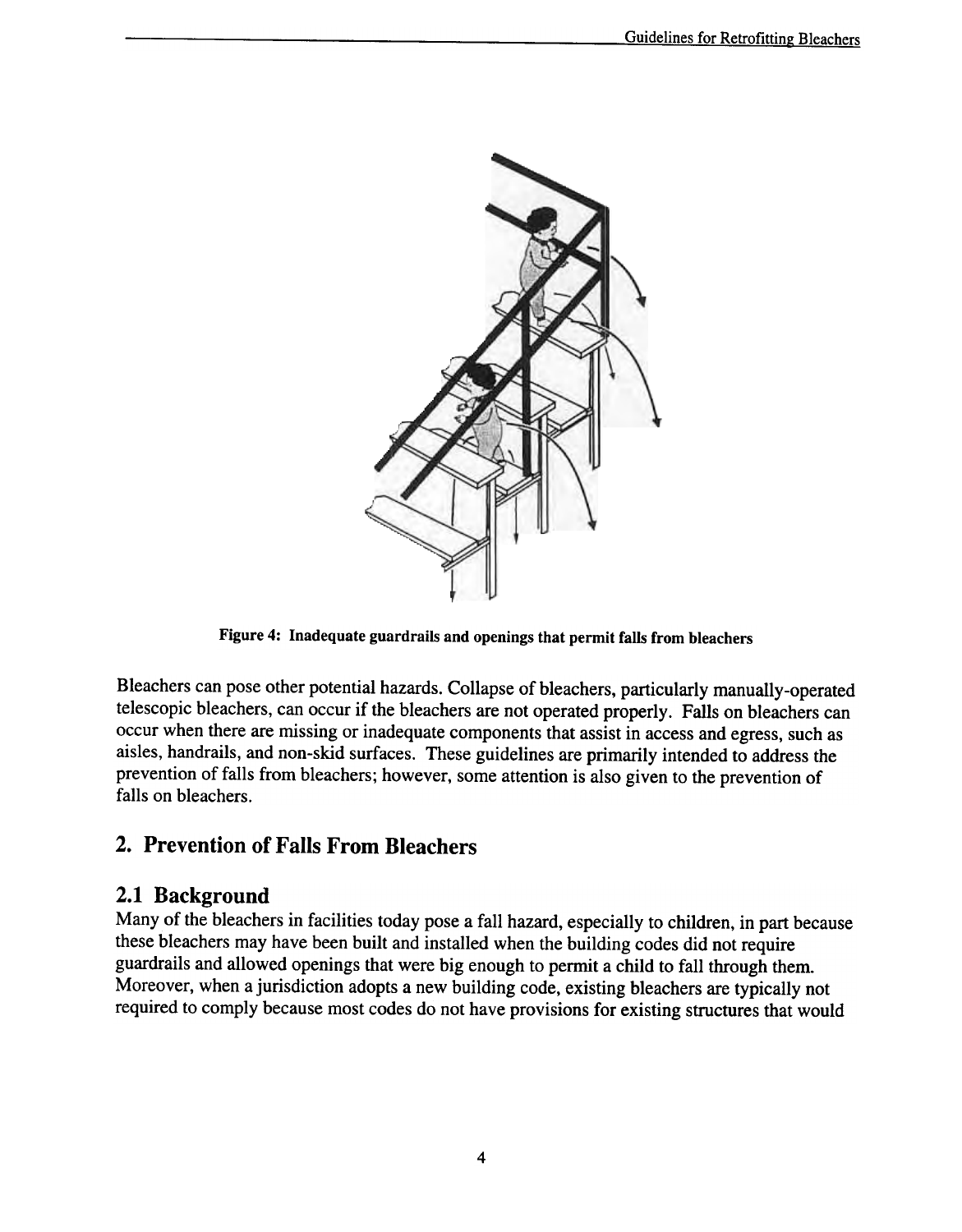enable the code to be applied retroactively.<sup>1</sup> An overview of the relevant requirements for guardrails and openings in the current codes and standards is given in the Appendix.

To prevent falls from bleachers, CPSC recommends that guardrails and openings meet the recommendations identified below. The rationale for these recommendations is also given.

## 2.2 Recommendations for Guardrails

Guardrails are barriers that surround elevated surfaces. To prevent falls from these surfaces, a child should not be able to pass under or through the components of a guardrail. It is also important that guardrails be designed so that they do not encourage young children to climb them.

- .Guardrails should be present on the backs and portions of the open ends of bleachers where the footboard, seatboard, or aisle is 30 inches or more above the floor or ground below. See Figure 5. Bleachers with the top row nominally 30 inches above the ground may be exempt from this recommendation.
- .The top surface of the guardrail should be at least 42 inches above the leading edge of the footboard, seatboard, or aisle, whichever is adjacent. When bleachers are used adjacent to a wall that is at least as high as the recommended guardrail height, the guardrail is not necessary if a 4-inch diameter sphere fails to pass between the bleachers and the wall.
- .Any opening between components of the guardrail or under the guardrail should prevent passage of a 4-inch sphere.
- .To discourage climbing on guardrails, guardrails should be designed in one of three ways:
	- 1. Use only vertical members as in-fill between the top and bottom rails.
	- 2. If there are openings in the in-fill that could provide a foothold for climbing, the widest measurement of the opening where the foot could rest should be limited to a maximum of 1.75 inches. Opening patterns that provide a ladder effect should be avoided.
	- 3. Where visibility would not be significantly impaired, use solid members.

<sup>&</sup>lt;sup>1</sup> The exception to this is the National Fire Protection Association 101 Life Safety Code 2000 Edition which has provisions for existing bleachers.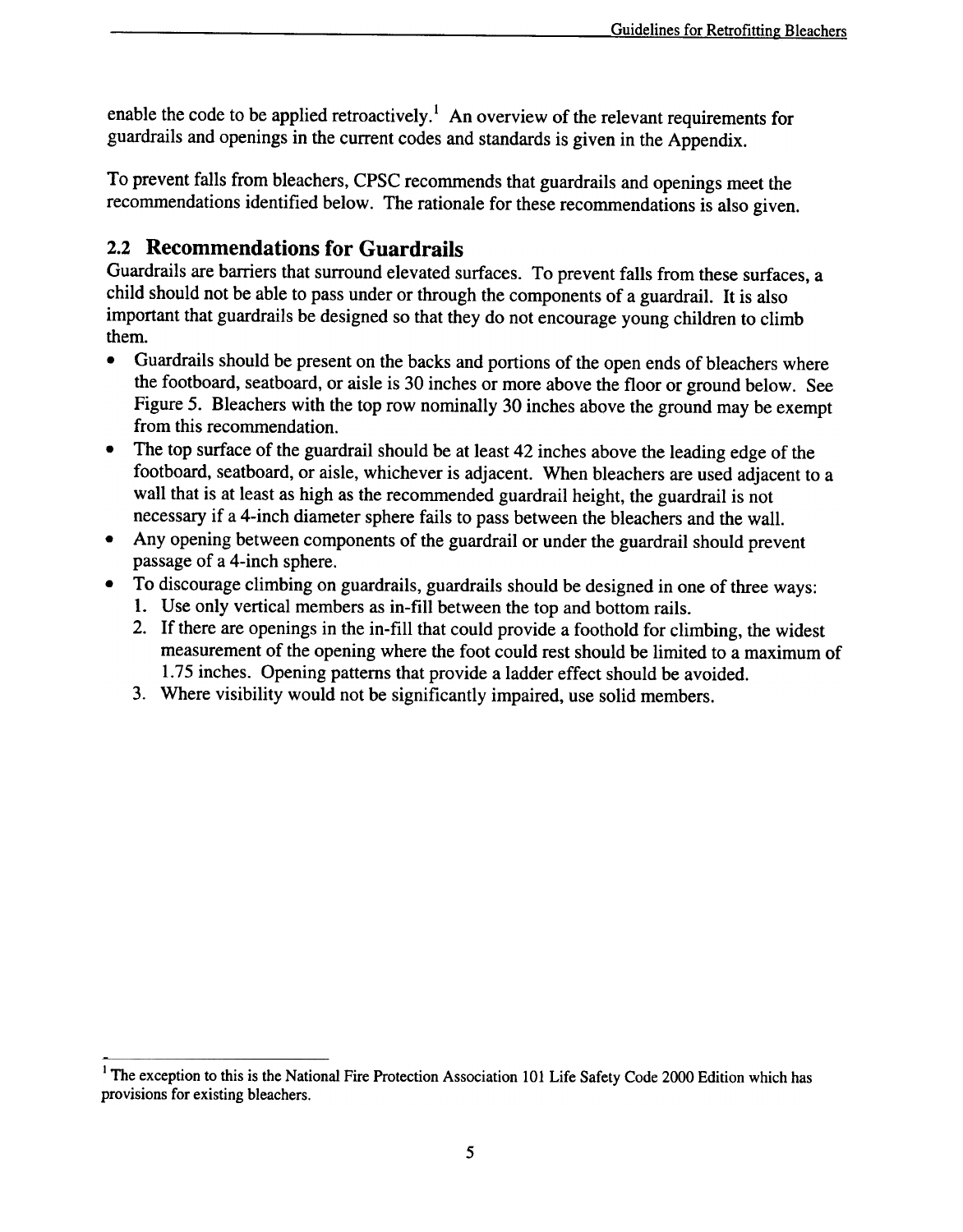

Figure 5: Recommendations for retrofitting guardrails and rigid components on bleachers where the top row exceeds a nominal 30-inch height above the ground.

### 2.3 Recommendations for Openings

In addition to limiting the size of openings in and under the guardrails as described above, CPSC also recommends (also see Figure 5):

.Any opening between the components in the seating, such as between the footboard, seatboard, and riser, should prevent passage of a 4-inch sphere where the footboard is 30 inches or more above the ground and where the opening would permit a fall of 30 inches or more.

### 2.4 Rationale for Guardrail and Opening Recommendations

The 30-inch surface height recommendation for limiting openings as well as having guardrails is based on the severity of injuries that can be sustained when a fall occurs from this height. The 42-inch rail height recommendation is intended to prevent inadvertent falls over the railings by all but the tallest 1% of adults. The 4-inch opening recommendation is based on anthropometric data showing that 95% of all children 4 months of age and older would be prevented from completely passing through a 4-inch opening. The 1.75-inch measurement for openings in guardrail in-fill is based on the foot width of a young child and is intended to reduce the potential to gain a foothold.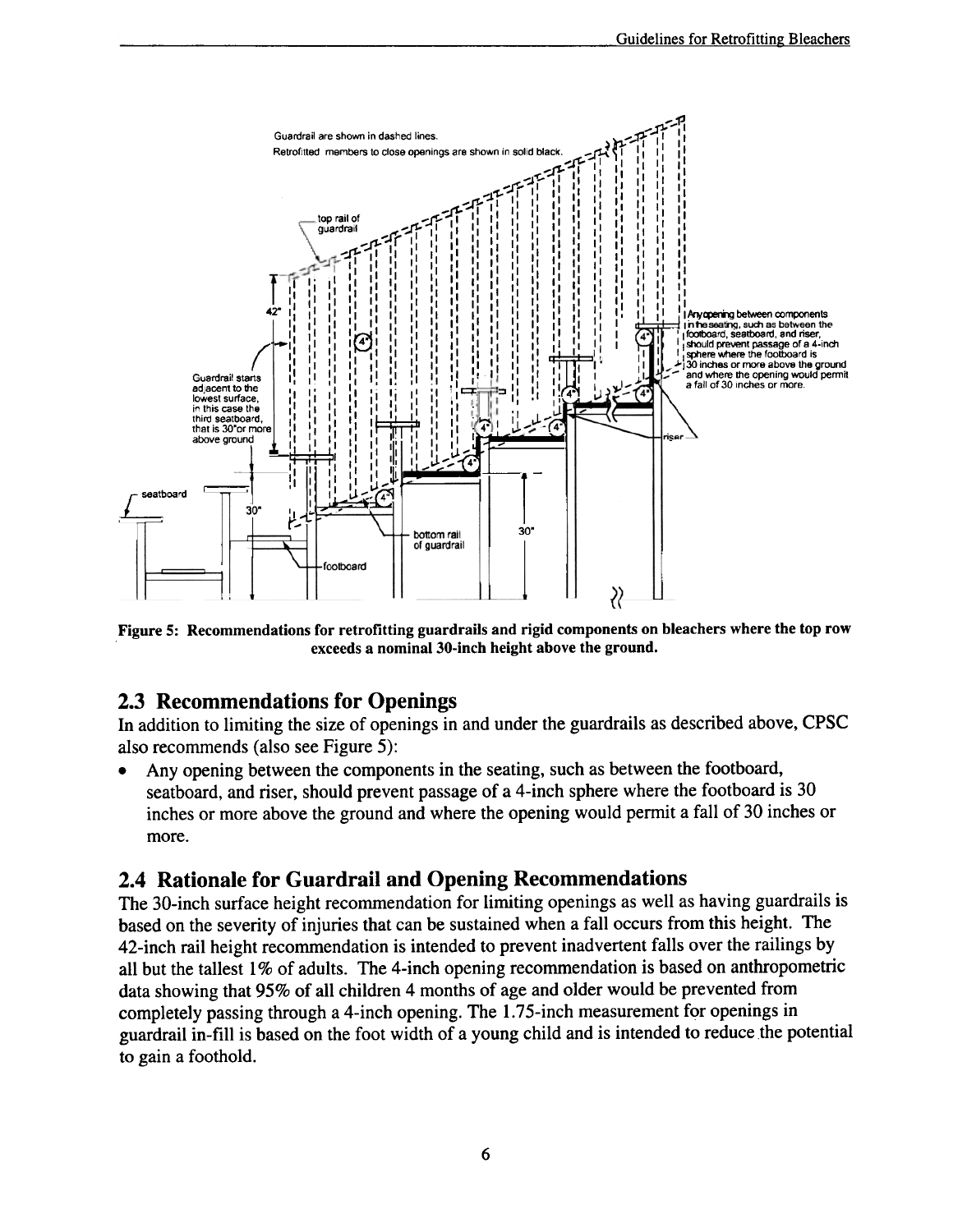# 3.0 Prevention of Falls on Bleachers

Although these guidelines primarily focus on preventing the hazard of falls from bleachers, the prevention of falls on bleachers is important and should not be ignored when retrofitting is being considered. Falls on bleachers likely occur when there are missing or inadequate components that assist in access and egress, such as aisles, handrails, and non-skid surfaces. Many older bleachers do not have these features, yet they are important in aiding people to move safely about on bleachers. Where feasible, they should be incorporated into any retrofit project. Consult with licensed professionals or qualified bleacher firms to learn more about aisles, handrails, surfacing, and other features that should be considered to reduce the hazard of falls on bleachers. Also, consult your local building official to determine the characteristics of these features that may be in the governing building code.

# 4.0 General Retrofit Suggestions

## 4.1 Retrofit Strategies

Figures 6 and 7 depict the bleachers shown in Figure 4 after being retrofitted in order to satisfy the recommendations made for guardrails and openings. Figure 6 shows the preferable method of guardrail construction, which has only vertical components between the top and bottom rails. The vertical rails are spaced to prevent passage of a 4-inch sphere. Figure 7 shows guardrails that have been retrofitted with chain link fencing attached to the existing railings. If chain link fencing is used on guardrails, CPSC recommends only using chain link fencing which has a mesh size of 1.25-inch square or less, shown in Figure 8, so that the widest measurement of the openings measures 1.75 inches or less. This will discourage climbing by young children.

CPSC recommends use of rigid materials, such as aluminum extrusions or grating material, to close the openings between the seating components. CPSC does not recommend the use of chain link or other fencing material to close openings under the seatboards and footboards for a number of reasons. Depending on how the fencing is attached, it can introduce potential trip hazards, it can allow combustible and unsanitary debris to collect under the seats that is not easy to remove, it can be difficult to inspect for any break in integrity, and it can encourage children to play on it and hang from it.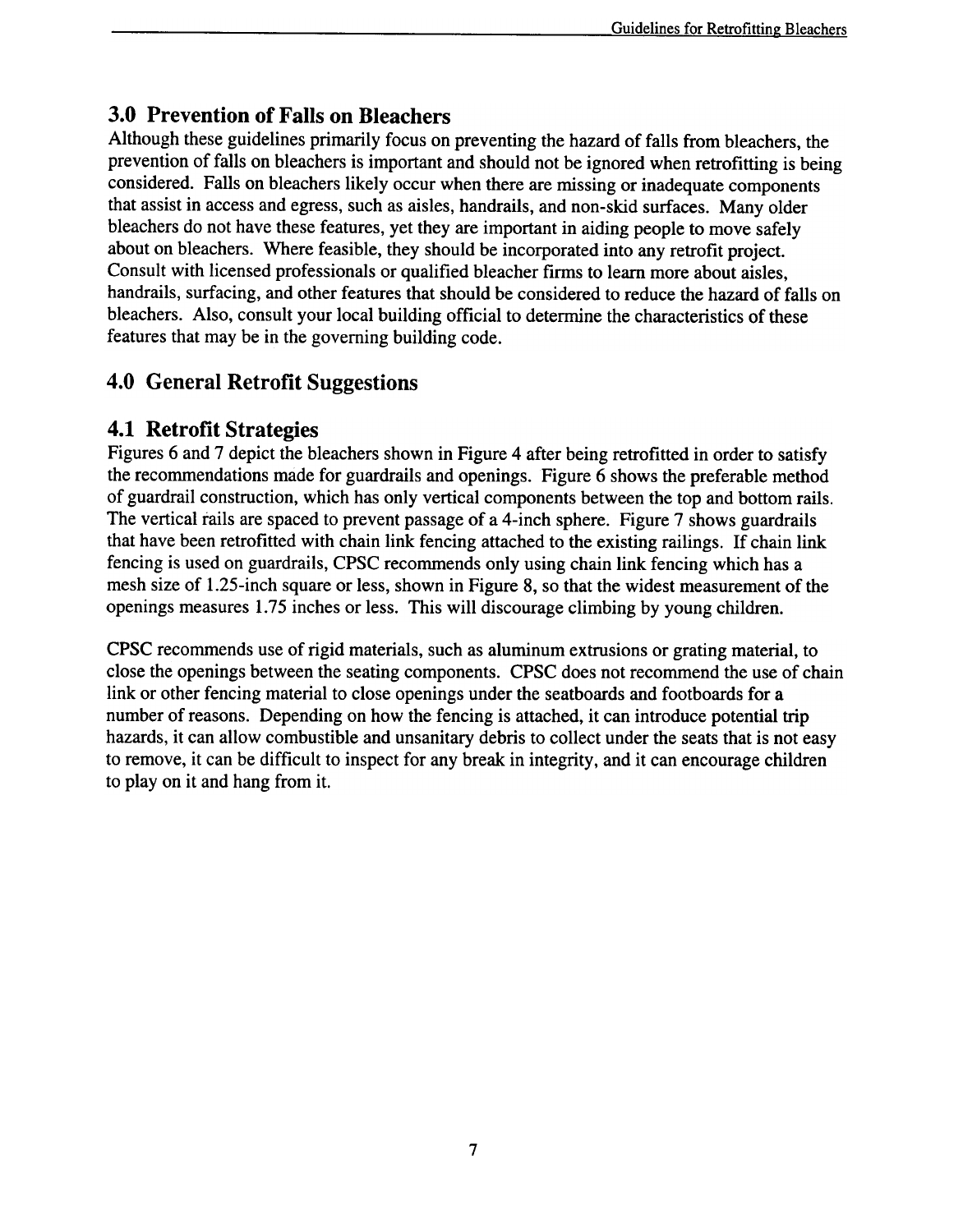



Figure 6: Vertical guardrail members spaced to prevent passage of a 4-inch sphere

Figure 7: Guardrails with chain link fencing attached to the existing railings



Figure 8: Chain link fence with 1.25" mesh to discourage climbing by young children

## 4.2 Retrofit Considerations - New Hazards

Because the construction and setting of bleachers vary greatly, it is not possible to propose specific retrofit solutions that will work for all applications. The current structure and condition of the bleachers, as well as their environment, will dictate the appropriate materials and methods. Materials and methods used should prevent the introduction of new hazards. This includes possible tipover or collapse of bleachers due to improper structural loading of the retrofit hardware onto the bleachers. Depending on the weight of the additional components, combined with where and how they are attached to the bleachers, the stability of the structure could be compromised. Additional support structure or ground anchoring of the bleachers may be needed. Tipover can also result from additional wind loading on retrofitted solid members on portable and temporary bleachers that are used outdoors. In this case, semi-permanent anchors that will provide additional stability should be incorporated into the retrofit design. Poorly retrofitted guardrails that are not designed to accommodate the loading from people sitting and leaning on them can fail, creating another fall hazard. All retrofit solutions should be designed to the dead load, live load, wind load, and sway load requirements of the governing building code.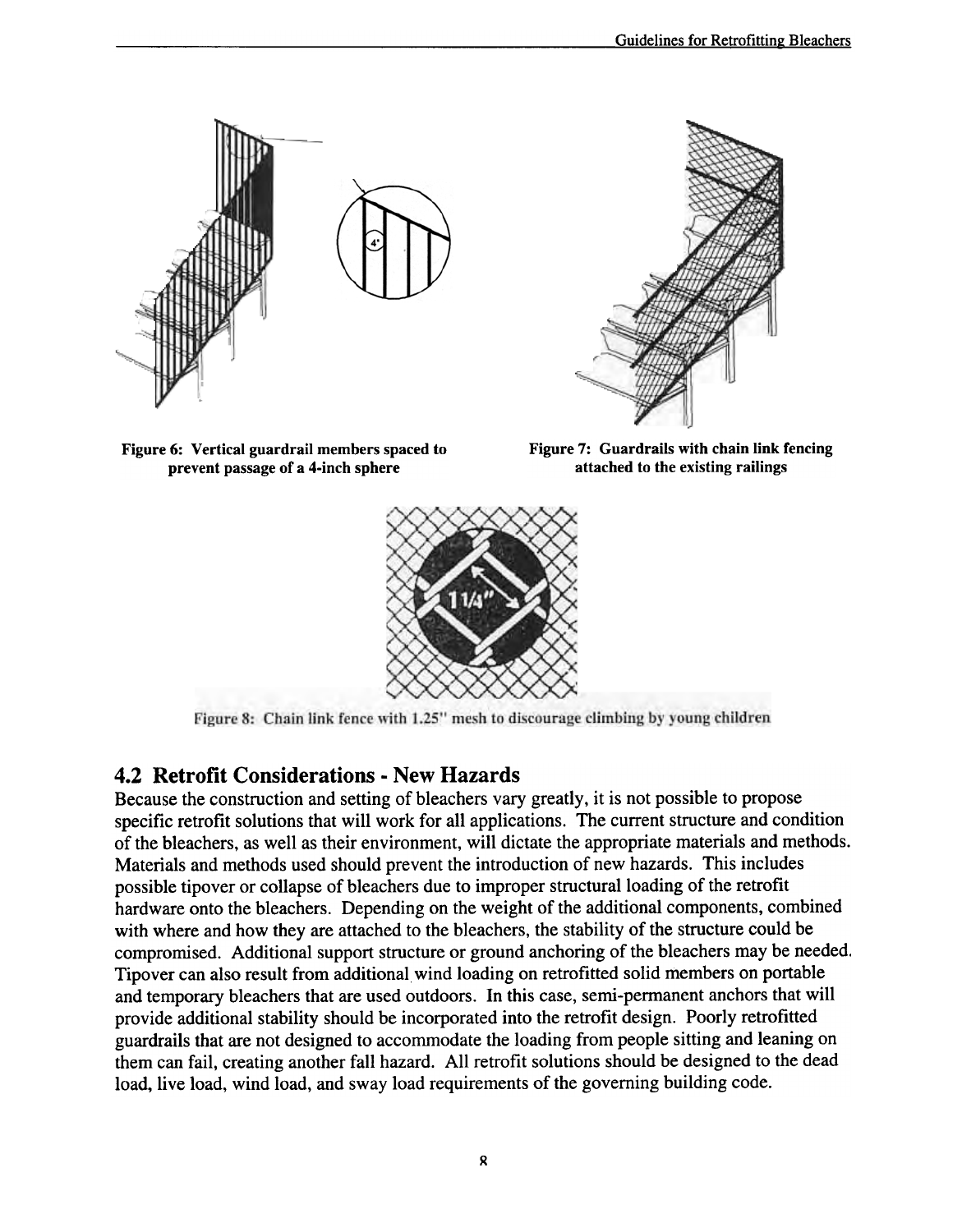In addition to instability, retrofits should not introduce contact or tripping hazards. For example, the retrofit should not have sharp points or edges, such as protruding bolt ends or unfinished edges on aluminum extrusions.

## 4.3 Retrofit Planning

CPSC recommends consulting a licensed professional or qualified firm to design the best retrofit solution. A licensed professional engineer, registered architect, or company that is qualified to provide bleacher products and services, could perform this service. The option of replacing bleachers as opposed to retrofitting should also be considered. By considering the issues raised in these guidelines and working with a licensed professional or qualified company, it is possible to minimize the hazards of falls from and on bleachers. Prior to implementing any retrofit, however, the CPSC recommends consulting with the local building official to determine if a permit is required to make the alterations. Many jurisdictions require that the applicant obtain the services of a licensed design professional and submit engineering drawings before a permit will be issued.

## 5. Follow-Up Inspections and Maintenance

Although the frequency of inspections should depend on the amount of use, CPSC recommends that bleachers be thoroughly inspected at least quarterly to identify any structural damage or degradation that could compromise safety. All problems should be corrected immediately. Inspections and maintenance should be carried out in a systematic manner by trained personnel. Documentation of these actions, including the date and signature of the person performing them, should be retained. A licensed professional engineer, registered architect, or company that is qualified to provide bleacher products and services should inspect the bleachers at least every two years and provide a written certification at such time that the bleachers are fit for use. Records of all incidents and injuries should be retained. This will help identify potential hazards or dangerous design features that should be corrected.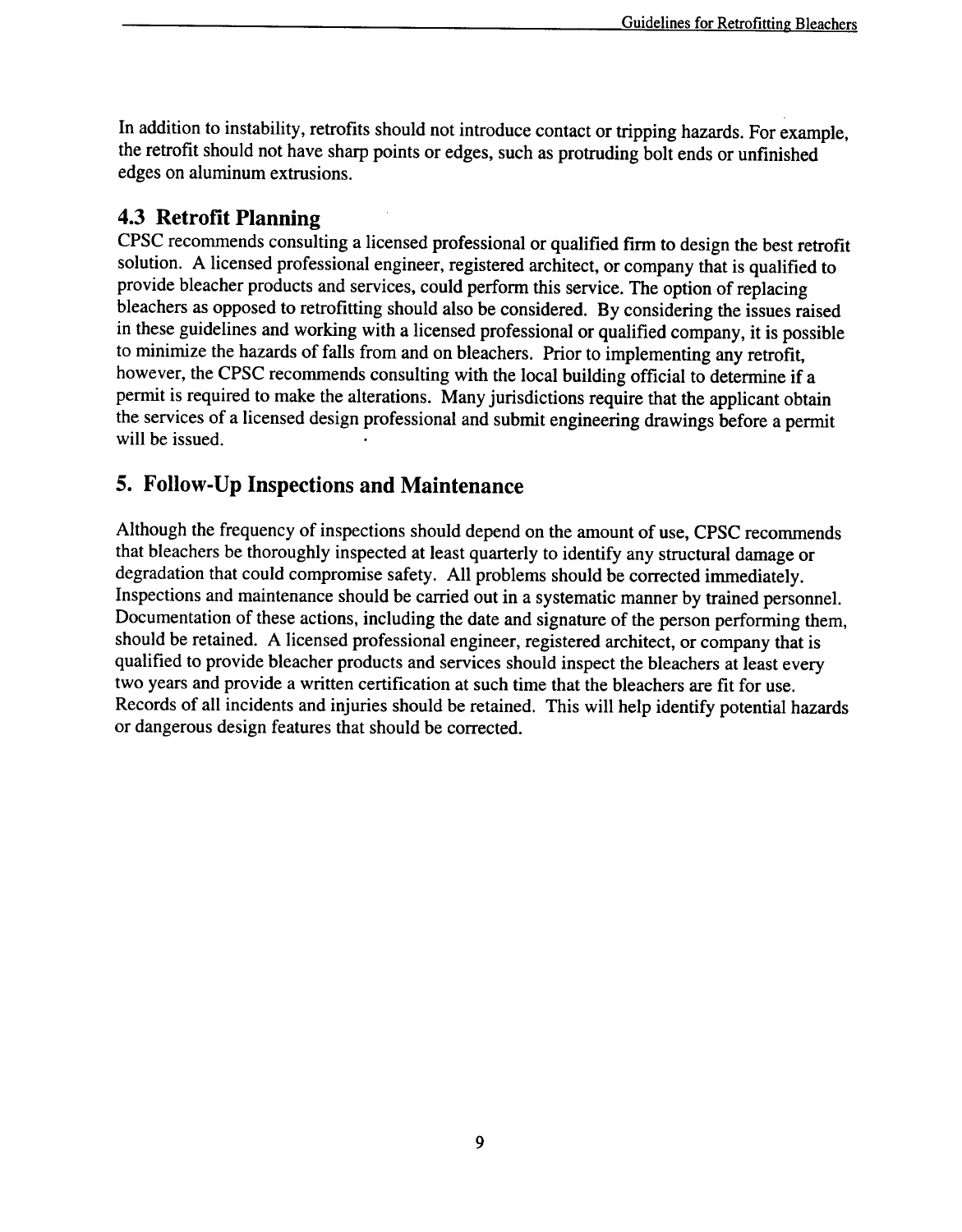## Summary of Retrofit Recommendations

- Guardrails should be present on the backs and portions of the open ends of bleachers where the footboard, seatboard, or aisle is 30 inches or more above the floor or ground below. Bleachers with the top row nominally 30 inches above the ground may be exempt from this recommendation.  $\bullet$
- The top surface of the guardrail should be at least 42 inches above the leading edge of the footboard, seatboard, or aisle, whichever is adjacent.  $\bullet$
- When bleachers are used adjacent to a wall that is at least as high as the recommended guardrail height, the guardrail is not needed if a 4-inch diameter sphere fails to pass between the bleachers and the wall.
- Any opening between components of the guardrail or under the guardrail should prevent passage of a 4-inch sphere. .

Any opening between the components in the seating, such as between the footboard, seatboard, and riser, should prevent passage of a 4-inch diameter sphere where the footboard is 30 inches or more above the ground and where the opening would permit a fall of 30 inches or more.

- The preferable guardrail design uses only vertical members as in-fill between the top and bottom rails. If there are openings in the in-fill that could provide a foothold for climbing, the widest measurement of the opening where the foot could rest should be limited to a maximum of 1.75 inches. Opening patterns that provide a ladder effect should be avoided. If chain link fencing is used on guardrails, it should have a mesh size of 1.25-inch square or less. .
- Aisles, handrails, non-skid surfaces, and other items that assist in access and egress on bleachers should be incorporated into any retrofit project where feasible. .
- . The option of replacing bleachers as opposed to retrofitting should be considered.
- Materials and methods used for retrofitting should prevent the introduction of new hazards, such as bleacher tipover, bleacher collapse, guardrail collapse, and contact or tripping hazards. .
- Bleachers should be thoroughly inspected at least quarterly by trained personnel and problems corrected immediately. Records of these actions should be retained. .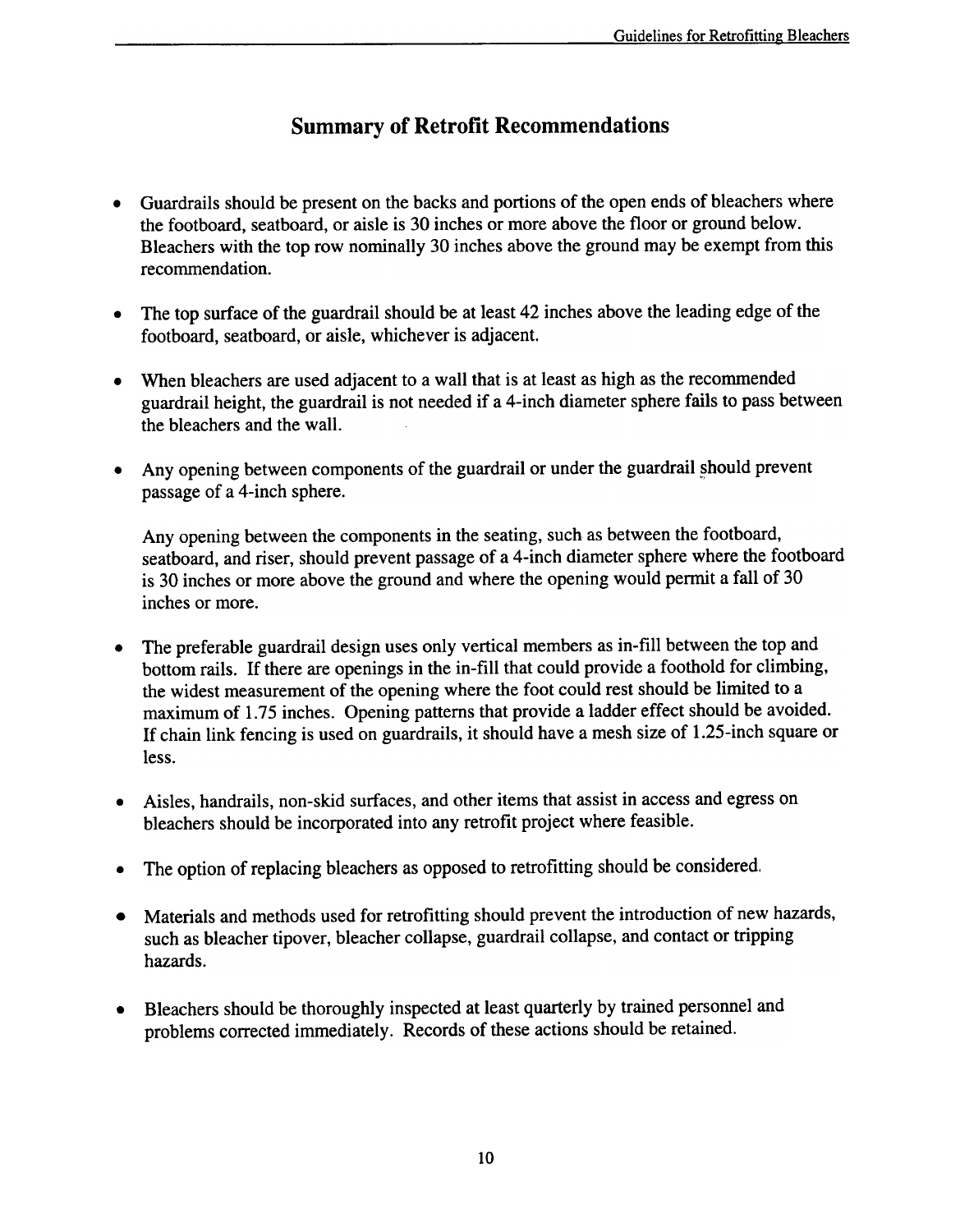- A licensed professional engineer, registered architect, or company that is qualified to provide bleacher products and services, should inspect the bleachers at least every two years and provide a written certification at such time that the bleachers are fit for use. .
- Records of all incidents and injuries should be retained. .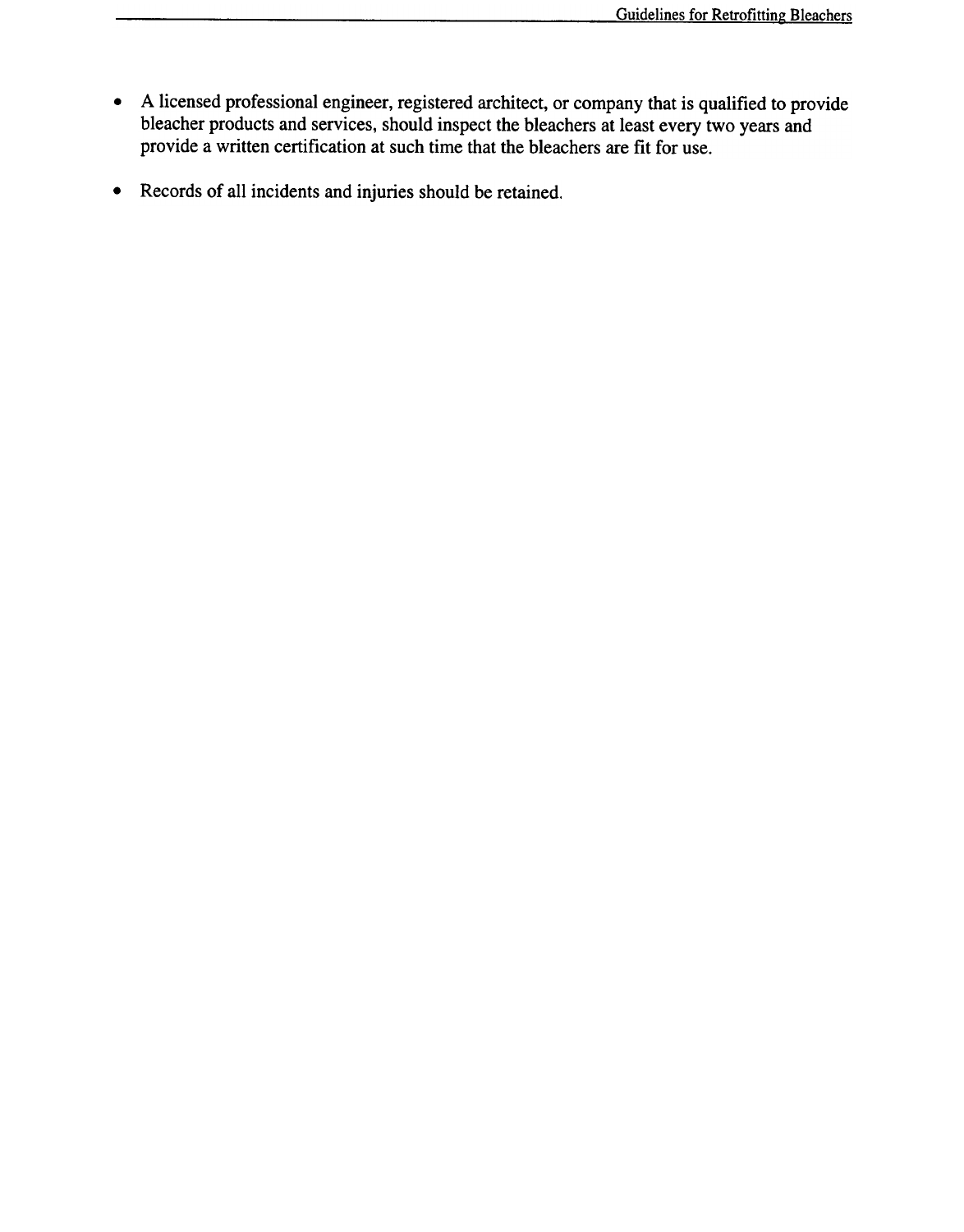# Appendix

An Overview of Current Code and Standard Requirements for Guardrails and Openings in Bleachers and Grandstands<sup>2</sup>

#### 2000 International Building Code (IBC) of the International Code Council (ICC) Guardrails:

- .Guardrails are required on open sides which are more than 30 inches above the floor or grade below. Guards must be at least 42 inches high, measured vertically above the leading edge of the tread, adjacent walking surface, or adjacent seatboard.
- Open guards shall have balusters or ornamental patterns such that a 4-inch diameter sphere cannot pass through any opening up to a height of 34 inches. From a height of 34 inches to 42 inches above the adjacent walking surfaces, a sphere of 8 inches in diameter shall not pass.

Openings:

. Where footboards are more than 30 inches above grade, openings between the seat and footboards shall not allow the passage of a sphere greater than 4 inches.

When projected on a horizontal plane, horizontal gaps shall not exceed  $0.25$ inch between footboards and seatboards. At aisles, horizontal gaps shall not exceed 0.25 inch between footboards.

#### 1999 National Building Code (NBC) of the Building Officials and Code Administrators (BOCA)

Guardrails:

.Guards shall be located along open-sided walking surfaces which are located more than 15.5 inches above the floor or grade below. The guards shall be at least 42 inches in height measured vertically above the leading edge of the tread or adjacent walking surface.

Open guards shall have balusters or be of solid material such that a sphere with a diameter of 4 inches cannot pass through any opening. Guards shall not have an ornamental pattern that would provide a ladder effect.

Openings:

- . Openings between footboards and seatboards which are located more than 30 inches above the floor or grade below shall be provided with intermediate construction such that a sphere with a diameter of 4 inches cannot pass through the opening.
- On a horizontally projected plane, horizontal gaps between footboards and seatboards shall not exceed 0.25 inches.  $\bullet$

<sup>&</sup>lt;sup>2</sup> This summary was current as of April 2000 and is provided for informational purposes only The reference to the codes and standards in these guidelines is not an endorsement by CPSC, in entirety or in part.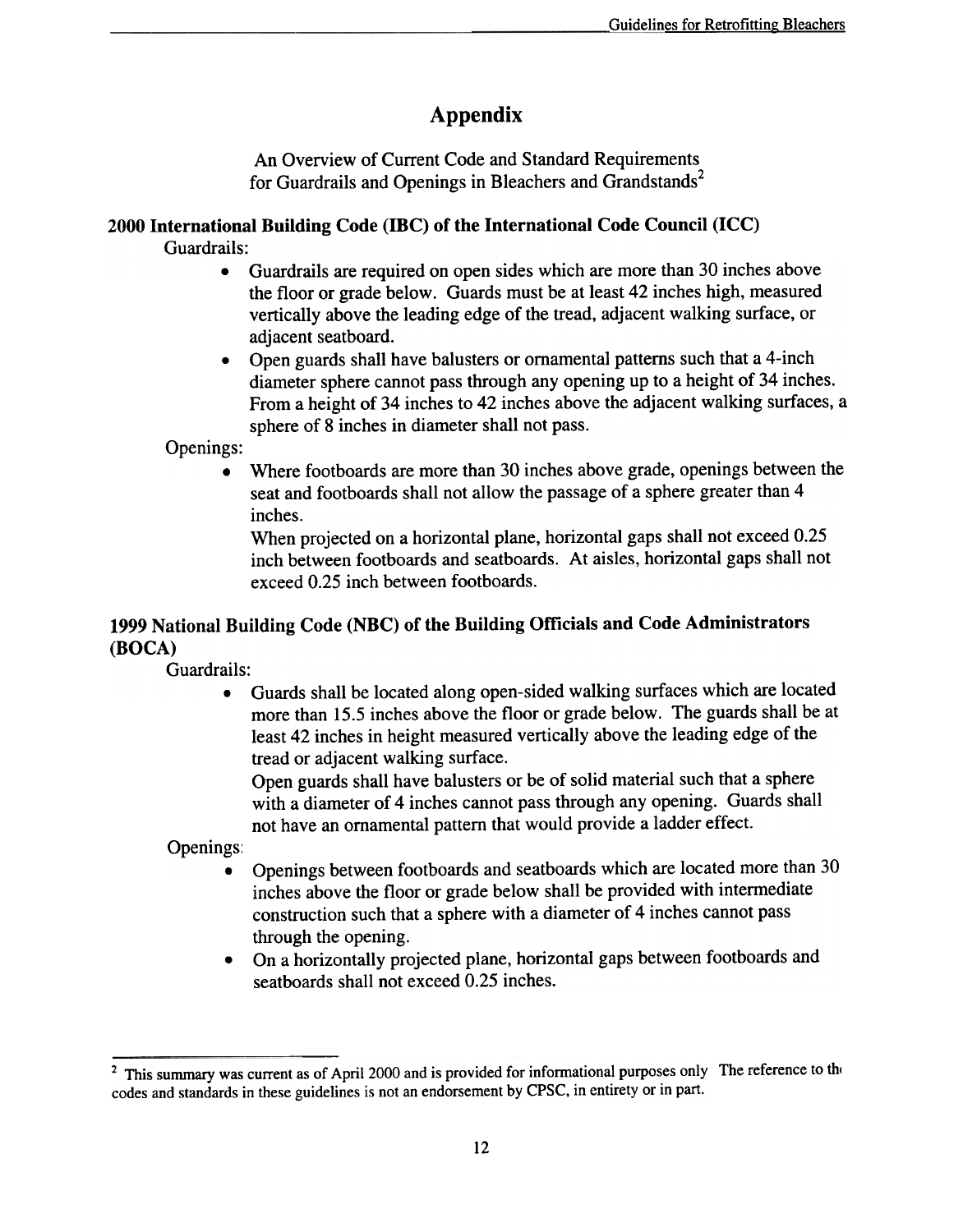#### 1997 Standard Building Code (SBC) of the Southern Building Code Congress International (SBCCI)

Guardrails:

- .Guardrails shall be located along open-sided walking surfaces and elevated seating facilities which are located more than 30 inches above the floor or grade below. Guardrails shall be not less than 42 inches in height measured vertically above the leading edge of the tread, adjacent walking surface, or adjacent seatboards.
- .Open guardrails shall have intermediate rails or ornamental pattern such that a 4-inch diameter sphere cannot pass through any opening.

Openings:

. When projected on a horizontal plane, there shall be no horizontal gaps exceeding 0.25 inch between footboards and seatboards. At aisles, there shall be no horizontal gaps exceeding 0.25 inch between footboards.

#### 1997 Uniform Building Code (UBC) of the International Conference of Building Officials (ICBO)

Guardrails:

Perimeter guardrails or enclosing walls or fencing shall be provided for all portions of elevated seating facilities which are more than 30 inches above grade or floor. Guardrails shall be 42 inches above the rear of a seatboard or 42 inches above the rear of the steps in an aisle when the guardrail is parallel and adjacent to the aisle.

• Open guardrails shall have intermediate rails or ornamental pattern such that a sphere 4 inches in diameter cannot pass through.

Openings:

. The open vertical space between footboards and seats shall not exceed 9 inches when footboards are more than 30 inches above grade.

#### 2000 National Fire Protection Association (NFPA) 101 Life Safety Code

Guardrails (Applies to both new construction and existing installations):

- .Guardrails are required on open sides which are more than 48 inches above adjacent ground. Guards must be at least 42 inches above the aisle or footboard or at least 36 inches above the seatboard, whichever is adjacent. The guardrail is exempted where an adjacent wall or fence affords an equivalent safeguard.
- .Openings in guardrails cannot allow passage of a 4-inch diameter sphere.

Openings (Applies to both new construction and existing installations):

- .Vertical openings between footboards and seatboards cannot allow passage of a 4-inch diameter sphere where footboards are more than 30 inches above grade.
- .Openings in footboards cannot allow passage of a 0.5-inch diameter sphere.